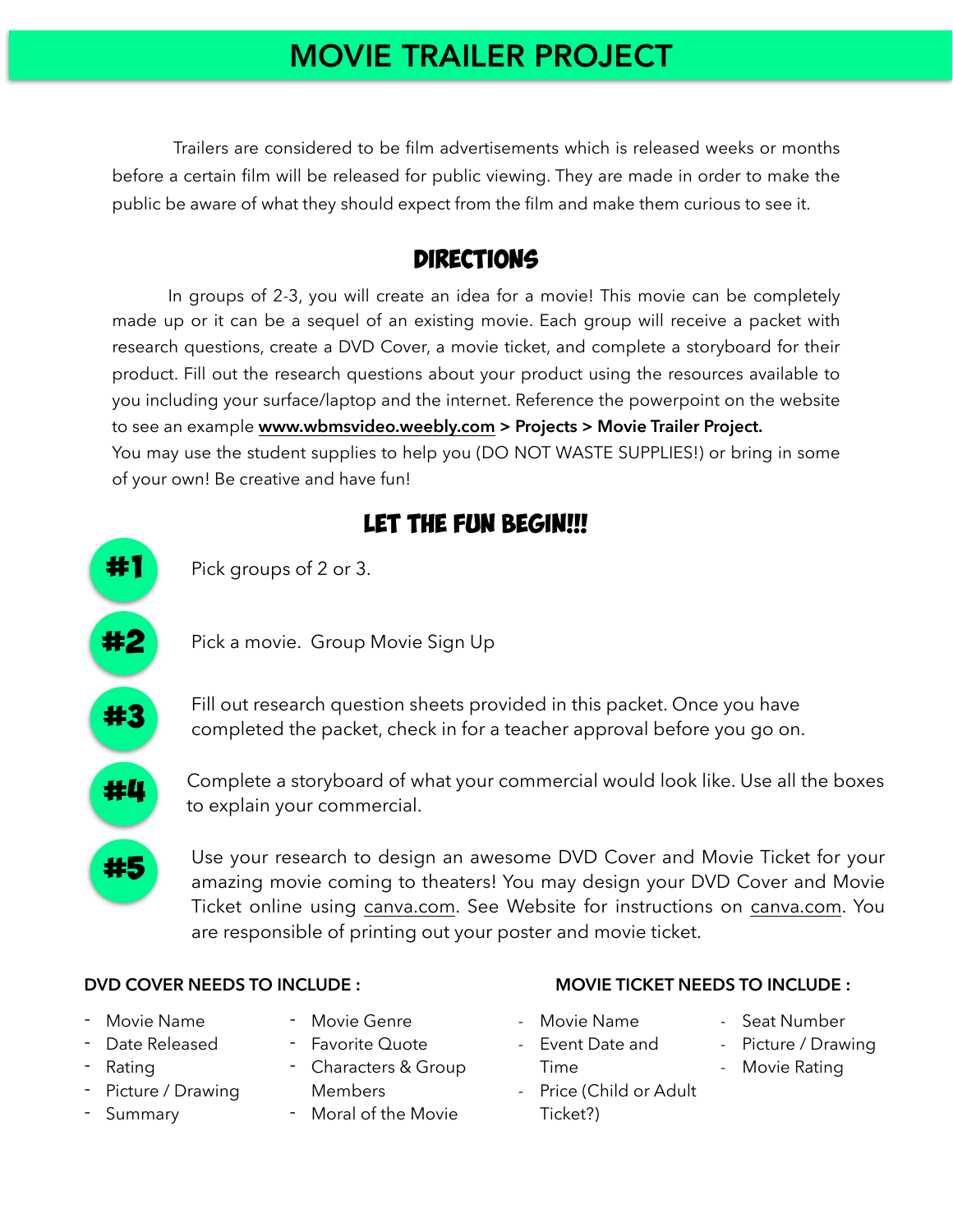| <b>RESEARCH QUESTIONS</b>                                                                                                                                             | <b>PERIOD #: ___________</b> |                   |
|-----------------------------------------------------------------------------------------------------------------------------------------------------------------------|------------------------------|-------------------|
|                                                                                                                                                                       |                              |                   |
|                                                                                                                                                                       |                              |                   |
|                                                                                                                                                                       |                              |                   |
|                                                                                                                                                                       |                              |                   |
| Summary: What is your movie about? (5 sentences)                                                                                                                      |                              |                   |
| ,我们也不会有什么。""我们的人,我们也不会有什么?""我们的人,我们也不会有什么?""我们的人,我们也不会有什么?""我们的人,我们也不会有什么?""我们的人<br>,我们也不能在这里的人,我们也不能在这里的人,我们也不能在这里的人,我们也不能在这里的人,我们也不能在这里的人,我们也不能在这里的人,我们也不能在这里的人,我们也 |                              |                   |
| Main Characters :<br>,我们也不能会有什么。""我们的人,我们也不能会有什么?""我们的人,我们也不能会有什么?""我们的人,我们也不能会有什么?""我们的人,我们也不能会有什么?""                                                                |                              |                   |
|                                                                                                                                                                       |                              |                   |
|                                                                                                                                                                       |                              |                   |
| In your group, think about what roles you would take producing the movie.                                                                                             |                              |                   |
| <b>CAMERA OPERATOR</b><br><b>DIRECTOR</b>                                                                                                                             | <b>EDITOR</b>                | PROPS/COSTUMES    |
|                                                                                                                                                                       |                              |                   |
| <b>ACTORS/ACTRESSES</b>                                                                                                                                               |                              | Teacher Approval: |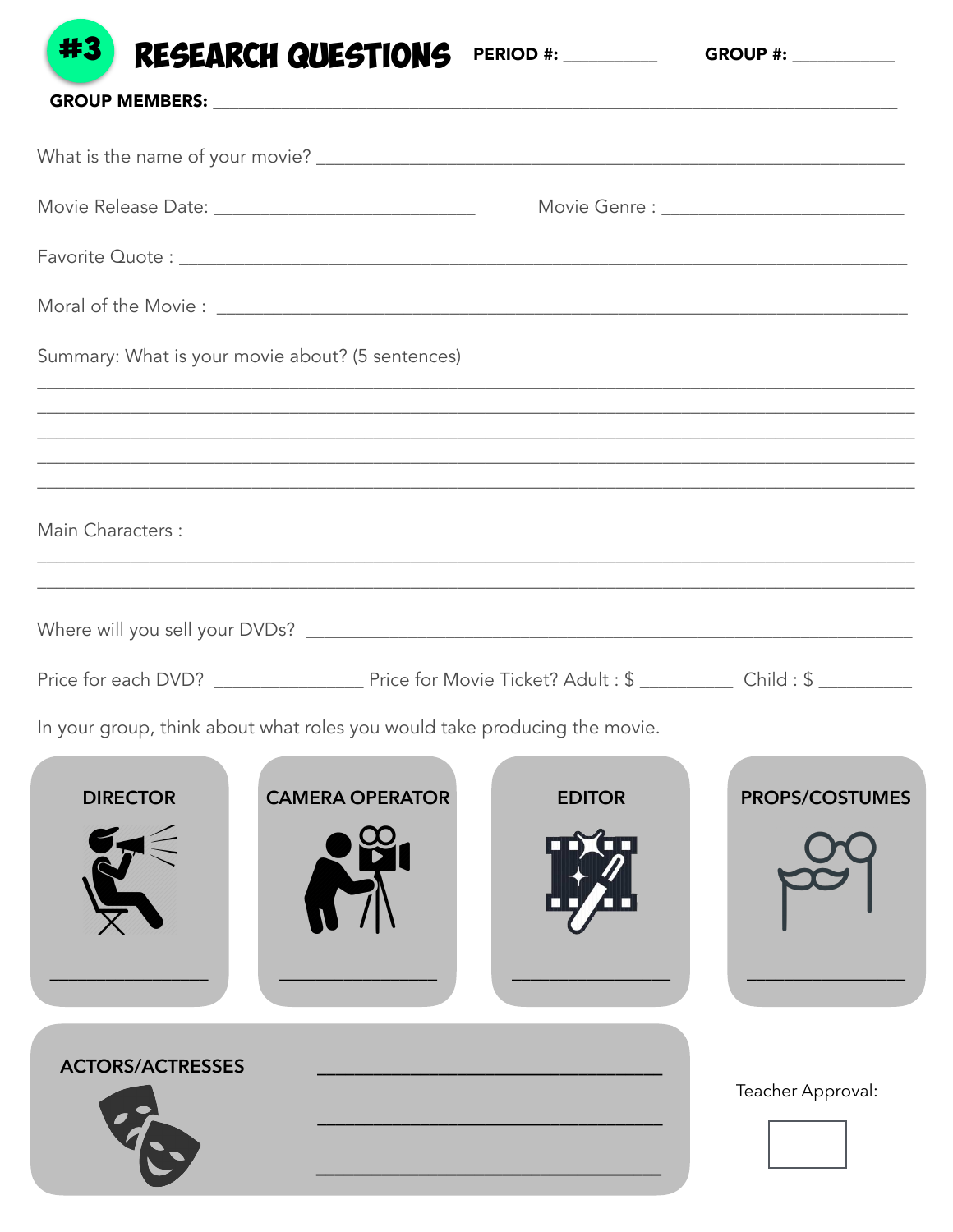| <u> 1989 - Johann Barnett, mars eta idazlea (h. 1989).</u> |  |
|------------------------------------------------------------|--|
|                                                            |  |
|                                                            |  |
|                                                            |  |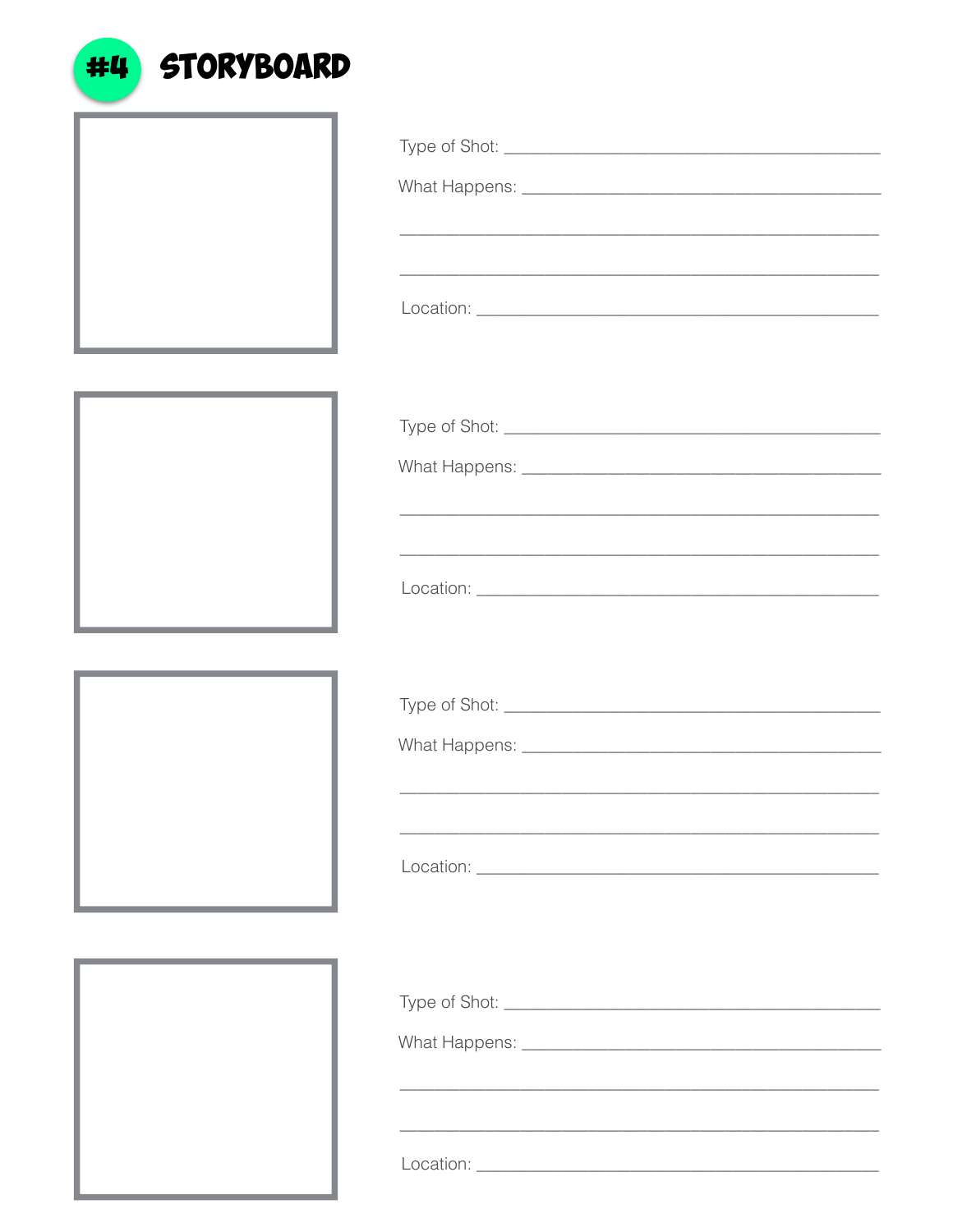## PRODUCT PROJECT

PERIOD #: \_\_\_\_\_\_\_\_\_\_\_ GROUP #: \_\_\_\_\_\_\_\_\_\_\_\_

GROUP MEMBERS: \_\_\_\_\_\_\_\_\_\_\_\_\_\_\_\_\_\_\_\_\_\_\_\_\_\_\_\_\_\_\_\_\_\_\_\_\_\_\_\_\_\_\_\_\_\_\_\_\_\_\_\_\_\_\_\_\_\_\_\_\_\_\_\_\_\_\_\_\_\_\_\_\_\_\_

## Student checklist

| <b>CONTENT</b>            | <b>WHAT'S INCLUDED</b>                                                                                                                                                                        |  |  |
|---------------------------|-----------------------------------------------------------------------------------------------------------------------------------------------------------------------------------------------|--|--|
| <b>RESEARCH QUESTIONS</b> | <b>Research Questions</b>                                                                                                                                                                     |  |  |
| <b>STORYBOARD</b>         | Storyboard                                                                                                                                                                                    |  |  |
| <b>DVD COVER</b>          | Movie Name<br>Date Released<br>Rating<br>Picture / Drawing<br>Summary<br>Movie Genre<br>Favorite Quote<br><b>Characters &amp; Group Members</b><br>Moral of the Movie<br>DVD COVER IS PRINTED |  |  |
| <b>MOVIE TICKET</b>       | Movie Name<br>Event Date and Time<br>Price (Child or Adult Ticket?)<br>Seat Number<br>Picture / Drawing<br>Movie Rating<br>MOVIE TICKET IS PRINTED                                            |  |  |
| <b>CHECKLIST</b>          | Student Checklist                                                                                                                                                                             |  |  |
| <b>RUBRIC</b>             | Teacher ONLY Rubric                                                                                                                                                                           |  |  |